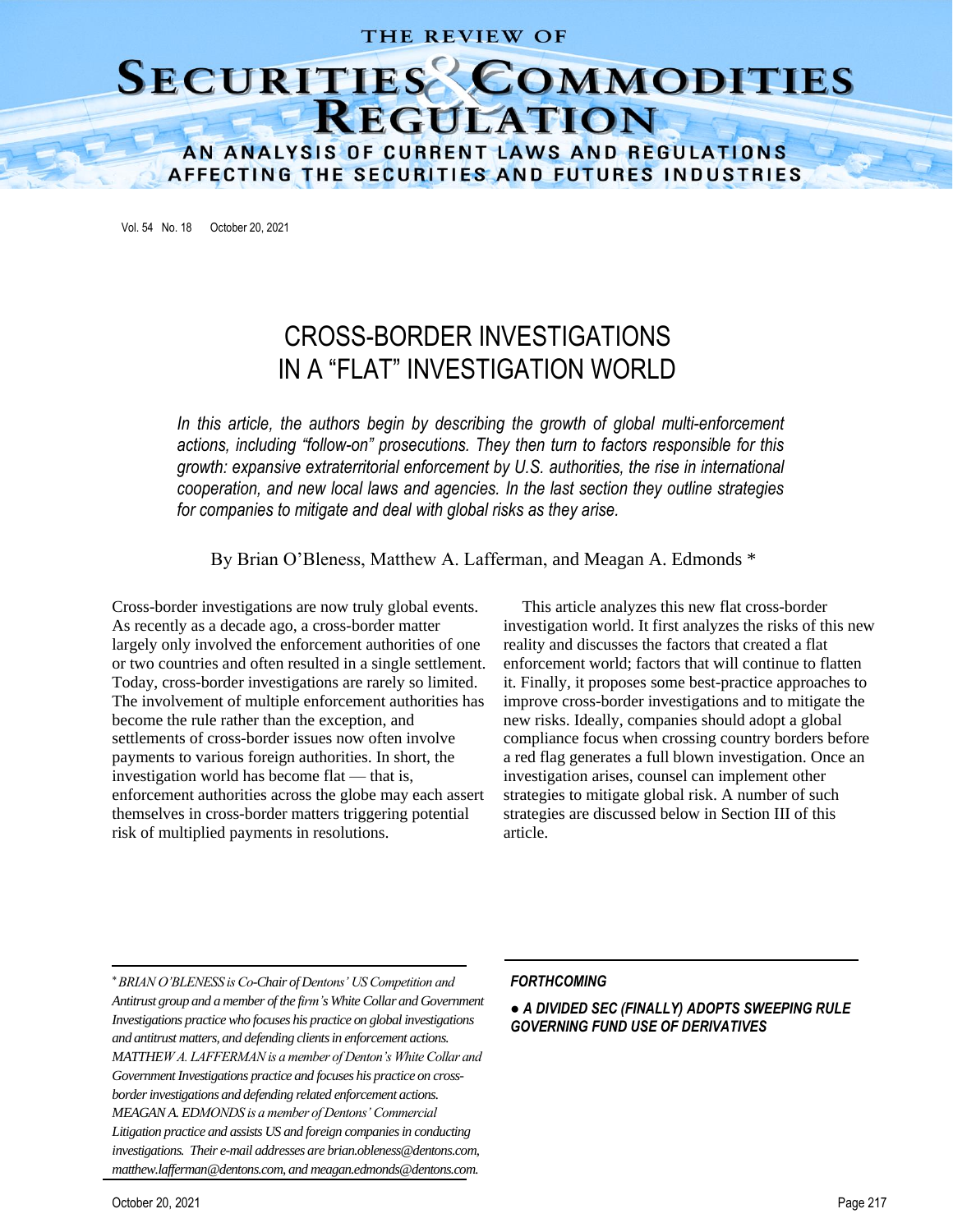*RSCR Publications LLC* Published 22 times a year by RSCR Publications LLC. Executive and Editorial Offices, 2628 Broadway, Suite 29A, New York, NY 10025-5055. Subscription rates: \$1,197 per year in U.S., Canada, and Mexico; \$1,262 elsewhere (air mail delivered). A 15% discount is available for qualified academic libraries and full-time teachers. For subscription information and customer service call 609-683-4450; fax 609-683-7291; write Subscriber Services, RSCR Publications, PO Box 585, Kingston NJ 08528; e-mail [cri.customer.service@comcast.net;](mailto:cri.customer.service@comcast.net) or visit our website a[t www.rscrpubs.com.](http://www.rscrpubs.com/) General Editor: Michael O. Finkelstein; tel. 212-876-1715; e-mail mofinkelstein@gmail.com. Associate Editor: Sarah Strauss Himmelfarb; tel. 301-294-6233; e-mail sarah.s.himmelfarb@gmail.com. To submit a manuscript for publication contact Ms. Himmelfarb. Copyright © 2021 by RSCR Publications LLC. ISSN: 0884-2426. All rights reserved. Reproduction in whole or in part prohibited except by permission. For permission, contact Copyright Clearance Center a[t www.copyright.com.](http://www.copyright.com/) *The Review of Securities & Commodities Regulation* does not guarantee the accuracy, adequacy, or completeness of any information and is not responsible for any errors or omissions, or for the results obtained from the use of such information.

# **I. THE INVESTIGATION WORLD HAS BECOME FLAT**

In an interconnected investigation world, cross-border investigations carry global risk. A violation of law in one country may result in legal liability in another, giving each country's enforcement agency a chance to collect the often lucrative penalties that result from such violations. This reality has increased the stakes of crossborder investigations tremendously.

This is readily apparent in the growth of the breadth, cost, and frequency of global multi-enforcement actions. For example, in the last two years alone, there have been multiple global settlements totaling over one billion dollars. In the last few years, settlements involving Goldman Sachs,<sup>1</sup> Airbus,<sup>2</sup> and Ericsson<sup>3</sup> each totaled at least a billion dollars in total penalties, fines, and disgorgement with U.S. and foreign enforcement authorities, not counting the associated legal fees. In contrast, a decade ago, such actions were rare.

A lesser-reported risk in a flattened investigation world is the increase in "follow-on" or parallel prosecutions. Enforcement agencies often draft settlements and accompanying press releases to frame misconduct unequivocally, without nuance, and with little if any input from counsel. And if not disclosed by law enforcement authorities, a global media prone to sensationalism highlights the worst rumors of nefarious conduct when enforcers publicly release resolution

<sup>1</sup> Press Release, U.S. Dep't of Just., Goldman Sachs Charged in Foreign Bribery Case and Agrees to Pay Over \$2.9 Billion (Oct. 22, 2020), https://www.justice.gov/opa/pr/goldman-sachscharged-foreign-bribery-case-and-agrees-pay-over-29-billion.

 $\frac{1}{\sqrt{2}}$  , and the contract of the contract of the contract of the contract of the contract of the contract of the contract of the contract of the contract of the contract of the contract of the contract of the contra

- <sup>2</sup> Press Release, U.S. Dep't of Just., Airbus Agrees to Pay over \$3.9 Billion in Global Penalties to Resolve Foreign Bribery and ITAR Case (Jan. 31, 2020)[, https://www.justice.gov/opa/pr/](https://www.justice.gov/opa/pr/) airbus-agrees-pay-over-39-billion-global-penalties-resolveforeign-bribery-and-itar-case.
- <sup>3</sup> Press Release, U.S. Dep't of Just., Ericsson Agrees to Pay Over \$1 Billion to Resolve FCPA Case (Dec. 6, 2019), https://www.justice.gov/opa/pr/ericsson-agrees-pay-over-1 billion-resolve-fcpa-case.

information. These public disclosures can attract the attention of other enforcers and prompt them to open investigations. Often their first impression is hard to change.

There are a host of examples highlighting the risk of follow-on prosecutions. For instance, in December 2016, U.S. authorities settled an enforcement action with the Israeli pharmaceutical company Teva Pharmaceutical Industries Limited in which Teva agreed to pay \$520 million in connection with alleged bribery schemes in Russia, Ukraine, and Mexico.<sup>4</sup> In February 2017, the company announced that the Israeli authorities also opened a probe into the same underlying conduct.<sup>5</sup> In January 2018, the Israeli Justice Ministry announced that Teva agreed to pay approximately \$22 million in penalties to resolve allegations of bribery in Russia, Ukraine, and Mexico.<sup>6</sup>

One of the most well-known examples of crossborder follow-on prosecutions involved the Brazilian construction conglomerate Odebrecht S.A. (since renamed Novonor). In December 2016, Odebrecht settled bribery charges with American, Brazilian, and Swiss enforcement authorities to pay a combined \$3.5 billion in connection with alleged bribery schemes in 12 countries.<sup>7</sup> The settlement, however, prompted numerous

<sup>4</sup> Press Release, U.S. Dep't of Just., Teva Pharmaceutical Industries Ltd. Agrees to Pay More Than \$283 Million to Resolve Foreign Corrupt Practices Act Charges (Dec. 22, 2016), https://www.justice.gov/opa/pr/teva-pharmaceutical-industriesltd-agrees-pay-more-283-million-resolve-foreign-corrupt.

- <sup>5</sup> Toi Staff & Shoshanna Solomon, *Israeli authorities investigating Teva over bribe allegations*, THE TIMES OF ISRAEL (Feb. 8, 2017), https://www.timesofisrael.com/israeliauthorities-investigating-teva-over-bribe-allegations.
- <sup>6</sup> Shoshanna Solomon, *Teva to pay NIS 75 million to Israel authorities to settle foreign bribe claims*, THE TIMES OF ISRAEL (Jan. 15, 2018), https://www.timesofisrael.com/teva-to-pay-nis-75-million-to-israel-authorities-to-settle-foreign-bribe-claims.
- <sup>7</sup> Press Release, U.S. Dep't of Just., Odebrecht and Braskem Plead Guilty and Agree to Pay at Least \$3.5 Billion in Global Penalties to Resolve Largest Foreign Bribery Case in History (Dec. 21, 2016)[, https://www.justice.gov/opa/pr/odebrecht-and-](https://www.justice.gov/opa/pr/odebrecht-and-)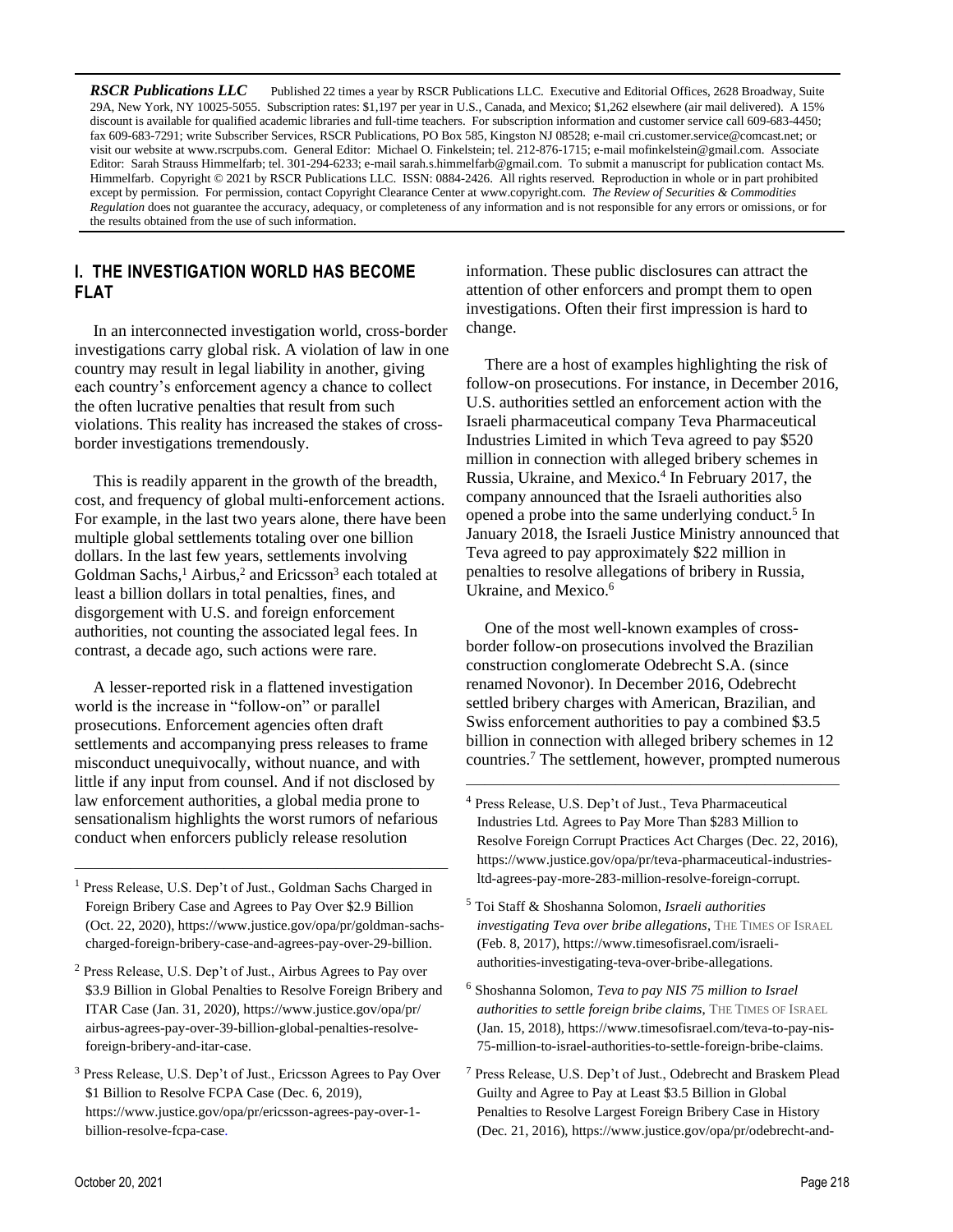follow-on prosecutions. Ecuador, Colombia, the Dominican Republic, Panama, and Guatemala all subsequently opened investigations into the same underlying conduct. Some of these investigations resulted in significant financial cost to Odebrecht. For example, the company agreed to pay \$220 million in fines to the Panamanian authorities related to the same underlying conduct.<sup>8</sup> The number of follow-on prosecutions and the significant costs of these investigations contributed to Odebrecht filing for bankruptcy in both Brazil and the US in the summer of 2019.9

Non-US bribery settlements have also prompted follow-on prosecutions by U.S. enforcement authorities. For example, in May 2017, Brazil-based investment firm J&F Investimentos agreed to pay a \$3.2 billion fine to Brazilian prosecutors to settle bribery charges.<sup>10</sup> Both the U.S. Department of Justice and U.S. Securities and Exchange Commission opened subsequent investigations into the same underlying conduct, $11$  resulting in the payment of a \$256 million criminal penalty to the DOJ<sup>12</sup>

*footnote continued from previous page…*

 braskem-plead-guilty-and-agree-pay-least-35-billion-globalpenalties-resolve.

<sup>8</sup> *Odebrecht agrees to pay \$220 million fine, aid Panama probe*, REUTERS (Aug. 1, 2017), https://www.reuters.com/article/uspanama-odebrecht-idUSKBN1AH57C.

<sup>9</sup> *Brazil's Odebrecht files for bankruptcy protection after years of graft probes,* REUTERS (June 17, 2019), <https://www.reuters.com/article/us-odebrecht-bankruptcy/> brazils-odebrecht-files-for-bankruptcy-protection-after-years-ofgraft-probes-idUSKCN1TI2QM.

- <sup>10</sup> Ricardo Brito & Tatiana Bautzer, Brazil's J&F agrees to pay record \$3.2 billion fine in leniency deal," REUTERS (May 31, 2017), https://www.reuters.com/article/us-brazil-corruptionjbs/brazils-jf-agrees-to-pay-record-3-2-billion-fine-in-leniencydeal-idUSKBN18R1HE.
- <sup>11</sup> Luciana Magalhaes & Paul Kiernan, *JBS Parent to Pay \$3.2 Billion to Settle Corruption Investigations in Brazil*, WALL STREET JOURNAL (May 31, 2017),<https://www.wsj.com/> articles/jbs-parent-to-pay-3-16-billion-to-settle-corruptioncharges-in-brazil-1496232139.
- <sup>12</sup> Press Release, U.S. Dep't of Just., J&F Investimentos S.A. Pleads Guilty and Agrees to Pay Over \$256 Million to Resolve Criminal Foreign Bribery Case (Oct. 14, 2020), https://www.justice.gov/opa/pr/jf-investimentos-sa-pleadsguilty-and-agrees-pay-over-256-million-resolve-criminalforeign.

and around \$27 million in disgorgement to the SEC in October 2020.<sup>13</sup>

In sum, in a flattened investigation world, there is an increased risk that enforcement authorities from different jurisdictions will pursue companies for violations underpinning cross-border investigations. Serial or multiple investigations by different enforcement agencies present a significant challenge for counsel, and often results in exponential growth in the costs of the investigation and resolution payments. Local customs and practices thus have much more significance because what formerly was a local or regional risk now carries global risk. Counsel handling cross-border matters must now account for these added risks.

# **II. THE CROSS-BORDER WORLD WILL CONTINUE TO FLATTEN**

This re-shaping of cross-border investigations has been largely driven by expansive extraterritorial enforcement by U.S. authorities, historically the *de facto* world leader in prosecuting cross-border matters, as well as increased international cooperation among enforcement authorities. These trends are expected to continue. New local criminal laws and agencies to prosecute cross-border matters are likely to continue to lead to the flattening of the cross-border investigation world.

#### *A. Expansive Extraterritorial Enforcement by U.S. Authorities*

U.S. authorities have adopted a broad approach to extraterritorial enforcement. Although criminal law is typically territorial, $14$  U.S. law enforcement has taken the position that even limited contact with the territorial United States, such as the use of the financial system or even U.S.-based servers, may afford jurisdiction over conduct outside the country. U.S. authorities, selfendowed by their viewpoint, pursue matters involving wholly foreign entities, investigating conduct occurring entirely outside the U.S. with only a tenuous connection to the U.S.

Nowhere is this more apparent than U.S. enforcement authorities' expansive interpretation of the Foreign ————————————————————

<sup>13</sup> Press Release, U.S. Sec. & Exchange Comm'n, SEC Charges Brazilian Meat Producers with FCPA Violations (Oct. 14, 2020), https://www.sec.gov/news/press-release/2020-254.

<sup>14</sup> Charles Doyle, Cong. Research Serv., 91-166, Extraterritorial Application of American Criminal Law (Oct. 31, 2016), https://fas.org/sgp/crs/misc/94-166.pdf.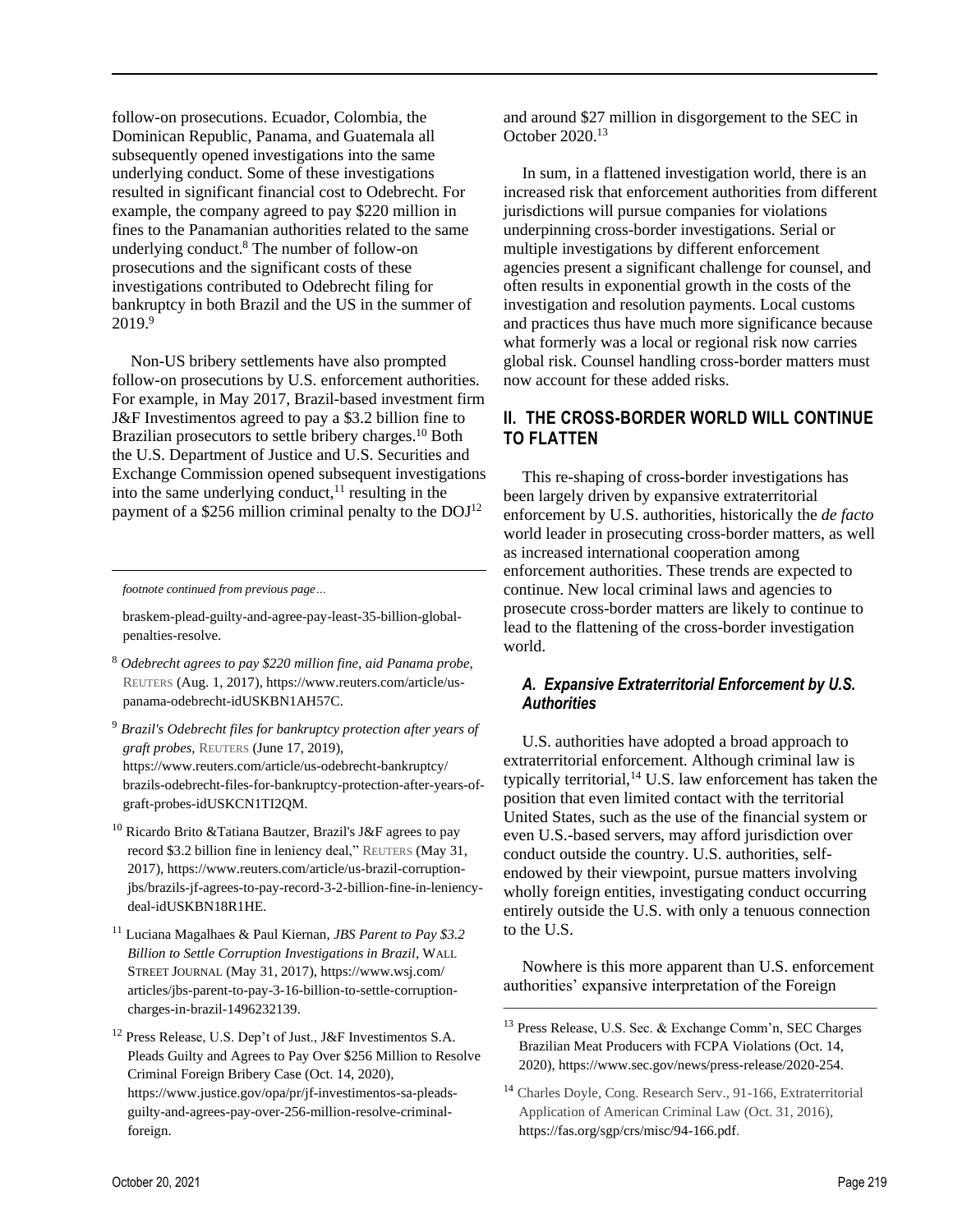Corrupt Practices Act ("FCPA"). The Second Edition of the Resource Guide to the U.S. Foreign Corrupt Practices Act ("Resource Guide"), published by the DOJ and SEC in July 2020, illustrates the U.S. authorities' broad extraterritorial interpretation of the FCPA. The statute requires that U.S. authorities establish that a violation "make use of the mails or any means or instrumentality of interstate commerce." Echoing the position that U.S. authorities have adopted in their prosecutions involving wire fraud and money laundering, among others, the Resource Guide states that "sending a wire transfer from or to a U.S. bank or otherwise using the U.S. banking system" involves interstate commerce.<sup>15</sup> Because of the United States' central role in the global banking system, this position grants U.S. authorities nearly unlimited extraterritorial reach.

U.S. authorities, however, have expanded their authority under the FCPA even farther. The Resource Guide also states that merely "placing a telephone call or sending an e-mail, text message, or fax from, to, or through the United States involves interstate commerce."<sup>16</sup> Under this approach, actions entirely outside the U.S. involving individuals based abroad could be prosecuted by U.S. authorities if any kind of electronic communication was routed "through" a U.S. server. This approach captures a huge swath of extraterritorial conduct and is a possible overreach of the U.S. enforcement agencies' authority.<sup>17</sup> Unsurprisingly, it has generated much criticism and skepticism of U.S. motives abroad.<sup>18</sup>

Despite this criticism, however, the extraterritorial powers of U.S. authorities will likely continue to expand in the immediate term. New investigation tools have already enlarged or are anticipated to further enlarge

 $\frac{1}{\sqrt{2}}$  , and the contract of the contract of the contract of the contract of the contract of the contract of the contract of the contract of the contract of the contract of the contract of the contract of the contra

<sup>15</sup> U.S. Dep't of Just. & U.S. Sec. & Exchange Comm'n, *A Resource Guide to the U.S. Foreign Corrupt Practices Act*, at 10 (2d ed. 2020), https://www.justice.gov/criminalfraud/file/1292051/download.

<sup>16</sup> *Id.*

<sup>17</sup> *See*, *e.g.*, Maxwell Carr-Howard & Matthew A. Lafferman, *How the FCPA's Interstate Commerce Requirement Should Apply to Free Email Services*, THE ANTI-CORRUPTION REPORT (Apr. 18, 2018)[, https://www.anti-corruption.com/2723626/](https://www.anti-corruption.com/2723626/) how-the-fcpa-s-interstate-commerce-requirement-should-applyto-free-email-services.thtml.

<sup>18</sup> *Uncle Sam's game: America's legal forays against foreign firms vex other countries*, THE ECONOMIST (Jan. 19, 2019), https://www.economist.com/business/2019/01/19/americaslegal-forays-against-foreign-firms-vex-other-countries.

U.S. authorities' already expansive powers. One notable example is the U.S. Clarifying Lawful Overseas Use of Data Act ("U.S. CLOUD Act"), which expanded the application of the U.S. Stored Communications Act ("SCA") extraterritorially.<sup>19</sup> The SCA permits U.S. authorities to request data from service providers of electronic communication services (e.g., e-mail) and remote computing services (e.g., cloud computing). $^{20}$ Prior to the CLOUD Act, it was unsettled whether the SCA permitted U.S. authorities to obtain information stored on servers located abroad. The U.S. CLOUD Act now requires service providers to disclose all requested records within the provider's "possession, custody, or control" whether or not the information sought is "located within or outside of the United States."<sup>21</sup> As courts have interpreted "possession, custody, or control" relatively broadly in other contexts, the U.S. CLOUD Act has substantially expanded the power of U.S. enforcement agencies to enforce SCA requests abroad.

Another example of a new law expanding the powers of U.S. authorities is the Anti-Money Laundering Act of 2020 ("AML Act"). Incorporated in the National Defense Authorization Act for Fiscal Year 2021, the law encompasses a broad set of new tools for U.S. authorities to fight money laundering. Notably, the AML Act expanded the DOJ's authority to subpoena documents. Prior to the act, the DOJ or the U.S. Treasury Department could issue subpoenas to any foreign bank maintaining a "correspondent account" in the U.S. for "records related to such correspondent account[s]." The AML Act expanded this authority to allow U.S. authorities to request records from these foreign banks relating to "any account at the foreign bank" and not just those related to a U.S. correspondent account.<sup>22</sup> The AML Act further empowers U.S. authorities with various methods to compel compliance, including seeking a contempt order or civil penalties, the latter of which can be enforced through the seizure of funds held in the foreign bank's correspondent account.<sup>23</sup> The AML Act thus grants U.S. authorities broad new enforcement powers.

- <sup>20</sup> 18 U.S.C. § 2701 *et seq.*
- <sup>21</sup> 18 U.S.C. § 2713.
- $22$  31 U.S.C. § 5318(k)(3)(A).
- <sup>23</sup> *Id.* § 5318(k)(3)(D)–(F).

<sup>19</sup> Maxwell Carr-Howard & Matthew A. Lafferman, *The CLOUD Act: Potential thunderstorms on the data privacy frontier*, Dentons client alert (Apr. 19, 2018)[, https://www.dentons.com/](https://www.dentons.com/%20en/insights/alerts/2018/april/19/the-cloud-act-potential-thunderstorms-on-the-data-privacy-frontier) [en/insights/alerts/2018/april/19/the-cloud-act-potential](https://www.dentons.com/%20en/insights/alerts/2018/april/19/the-cloud-act-potential-thunderstorms-on-the-data-privacy-frontier)[thunderstorms-on-the-data-privacy-frontier.](https://www.dentons.com/%20en/insights/alerts/2018/april/19/the-cloud-act-potential-thunderstorms-on-the-data-privacy-frontier)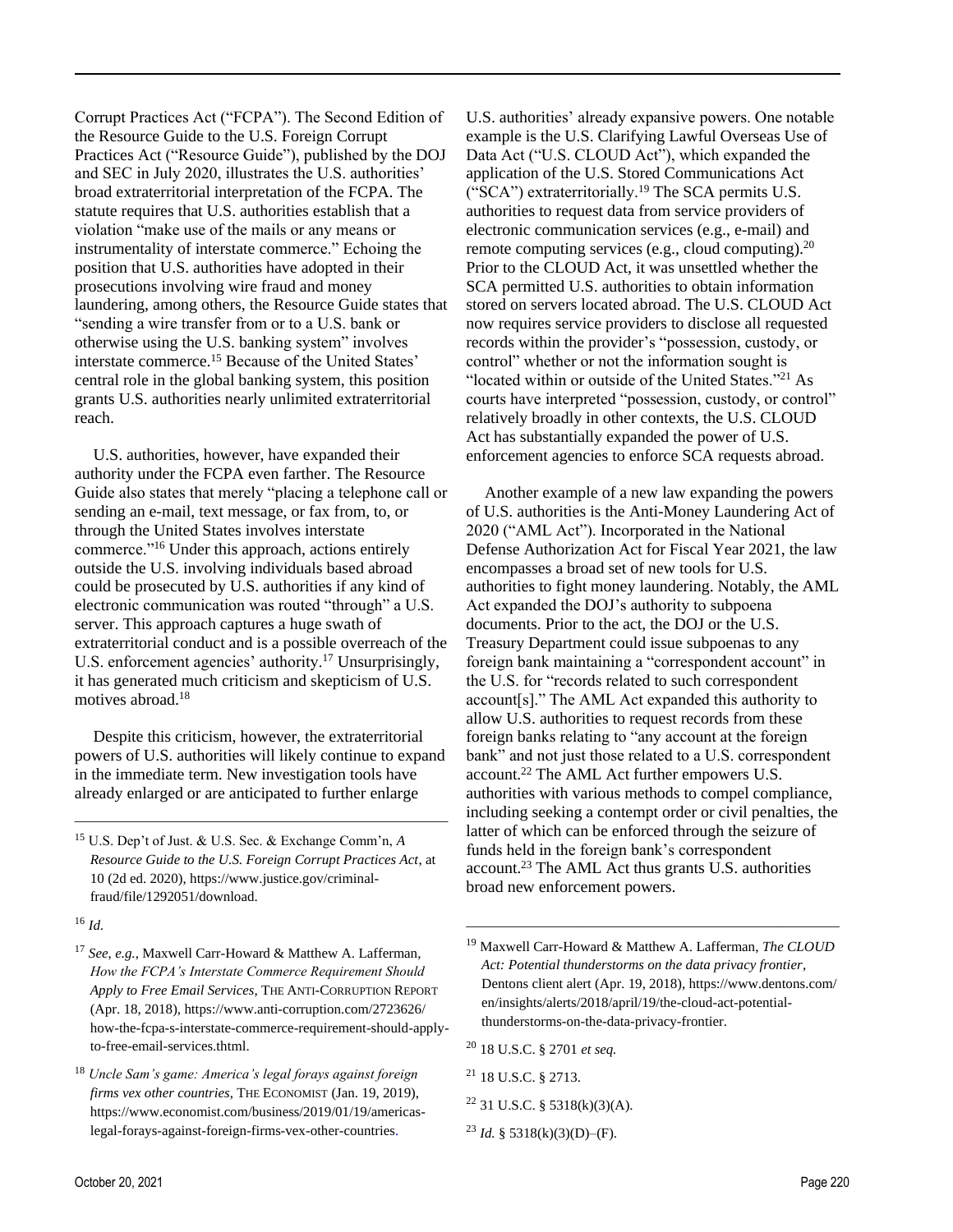#### *B. Rise in International Cooperation*

The increase in international cooperation among enforcement authorities has taken several forms. For instance, there has been an increase in formal processes for sharing information. International enforcement authorities have entered new agreements or memoranda of understanding to bypass the historically cumbersome process of sharing information via mutual legal assistance treaties. One notable example is the executive agreements authorized by the U.S. CLOUD Act, which provide alternative avenues for requesting certain data from foreign entities.<sup>24</sup> Other less known examples include information sharing agreements between specific law enforcement agencies, like the updated memorandum of understanding entered between the SEC and the U.K. Financial Conduct Authority in March 2019 that ensures the continuance of information sharing after the U.K.'s exit from the European Union.<sup>25</sup>

In conjunction with this expansion of international legal processes, there has also been an increase in more informal cooperation measures. Embedding and assigning counsel or investigators from enforcement authorities in foreign capitals is one notable feature of this cooperation. However, cooperation has also resulted from formal agreements. For example, in a settlement entered by Airbus with the DOJ, the U.K.'s Serious Fraud Office ("SFO"), and the French enforcement authority Parquet National Financier ("PNF"), the SFO and PNF entered a joint investigation agreement to coordinate investigation strategy, facilitate the collection of evidence, and share collected evidence.<sup>26</sup> The investigation team was formed under authority granted by the EU and mainly prompted by the presence of a French blocking statute that prohibits the transfer of investigative material abroad. Nonetheless, the DOJ's later involvement in the investigation team and the size and scope of the resulting investigation are new aspects

<sup>24</sup> Maxwell Carr-Howard & Matthew A. Lafferman, *The CLOUD Act: Potential thunderstorms on the data privacy frontier*, Dentons client alert (Apr. 19, 2018), [https://www.dentons.com/](https://www.dentons.com/%20en/insights/alerts/2018/april/19/the-cloud-act-potential-thunderstorms-on-the-data-privacy-frontier) [en/insights/alerts/2018/april/19/the-cloud-act-potential](https://www.dentons.com/%20en/insights/alerts/2018/april/19/the-cloud-act-potential-thunderstorms-on-the-data-privacy-frontier)[thunderstorms-on-the-data-privacy-frontier.](https://www.dentons.com/%20en/insights/alerts/2018/april/19/the-cloud-act-potential-thunderstorms-on-the-data-privacy-frontier)

 $\frac{1}{\sqrt{2}}$  , and the contract of the contract of the contract of the contract of the contract of the contract of the contract of the contract of the contract of the contract of the contract of the contract of the contra

- <sup>25</sup> U.S. Sec. & Exchange Comm'n, & U.K. Fin. Conduct Auth., *Amended and Restated Memorandum of Understanding* (Mar. 29, 2019)[, https://www.sec.gov/about/offices/oia/oia\\_](https://www.sec.gov/about/offices/oia/oia_%20multilateral/ukfca_mou_2019.pdf) [multilateral/ukfca\\_mou\\_2019.pdf.](https://www.sec.gov/about/offices/oia/oia_%20multilateral/ukfca_mou_2019.pdf)
- <sup>26</sup> Judicial Public Interest Agreement between French National Prosecutor's Office and Airbus SE (Jan. 29, 2020), <https://www.agence-francaise-anticorruption.gouv.fr/files/files/> CJIP%20AIRBUS\_English%20version.pdf.

of cross-border investigations which will grow in in the coming years.

Nowhere, however, is international cooperation among enforcement authorities more apparent than during resolution. In the last several years, cooperation between U.S. and foreign enforcement authorities at settlement has exploded. In some cases, the amount paid to foreign agencies dwarfs the amount paid to U.S. authorities. One notable example is the 2016 settlement between U.S. authorities and the Brazilian petrochemical company Braskem S.A. Although the total criminal penalty amounted to approximately \$632 million, only \$94 million of that was paid to the DOJ, while Brazilian authorities collected around \$442 million. Another \$94 million went to Switzerland.<sup>27</sup> Disgorgement was similarly split — with \$260 million of the \$325 million going to Brazilian authorities and \$65 million paid to the SEC.

This international cooperation in investigation and settlement of cross-border matters is likely to continue. As such, counsel should expect and prepare for international cooperation among enforcement authorities to persist and expand.

#### *C. Increase in New Local Laws and Agencies*

Local laws targeting local conduct implicating crossborder matters have multiplied. New anti-bribery laws demonstrate this increase. In December 2020, China amended its bribery law to increase penalties for "nonstate functionaries" (i.e., private entities) involved in bribery.<sup>28</sup> Saudi Arabia enacted a new anti-bribery law in March 2019 (effective September 2019) that criminalized bribery in the private sector and expanded the definition of a public official.<sup>29</sup> In January 2019, Italy enacted a "bribe-destroyer" law that increased penalties and expanded definitions in its bribery laws to capture a broader range of conduct.<sup>30</sup> In July 2018, India

- <sup>28</sup> *Amendments to the Criminal Law of the People's Republic of China*, XINHUA NEWS AGENCY (Dec. 27, 2020), http://www.xinhuanet.com/legal/2020- 12/27/c\_1126911651.htm?baike.
- <sup>29</sup> Royal Decree 4 of 1440 Approving the Anti-Bribery Law.
- <sup>30</sup> Maxwell Carr-Howard et al., *Managing corruption risk: A global approach for a global problem*, Dentons client alert

<sup>27</sup> Press Release, U.S. Dep't of Just., Odebrecht and Braskem Plead Guilty and Agree to Pay at Least \$3.5 Billion in Global Penalties to Resolve Largest Foreign Bribery Case in History (Dec. 21, 2016), https://www.justice.gov/opa/pr/odebrecht-andbraskem-plead-guilty-and-agree-pay-least-35-billion-globalpenalties-resolve.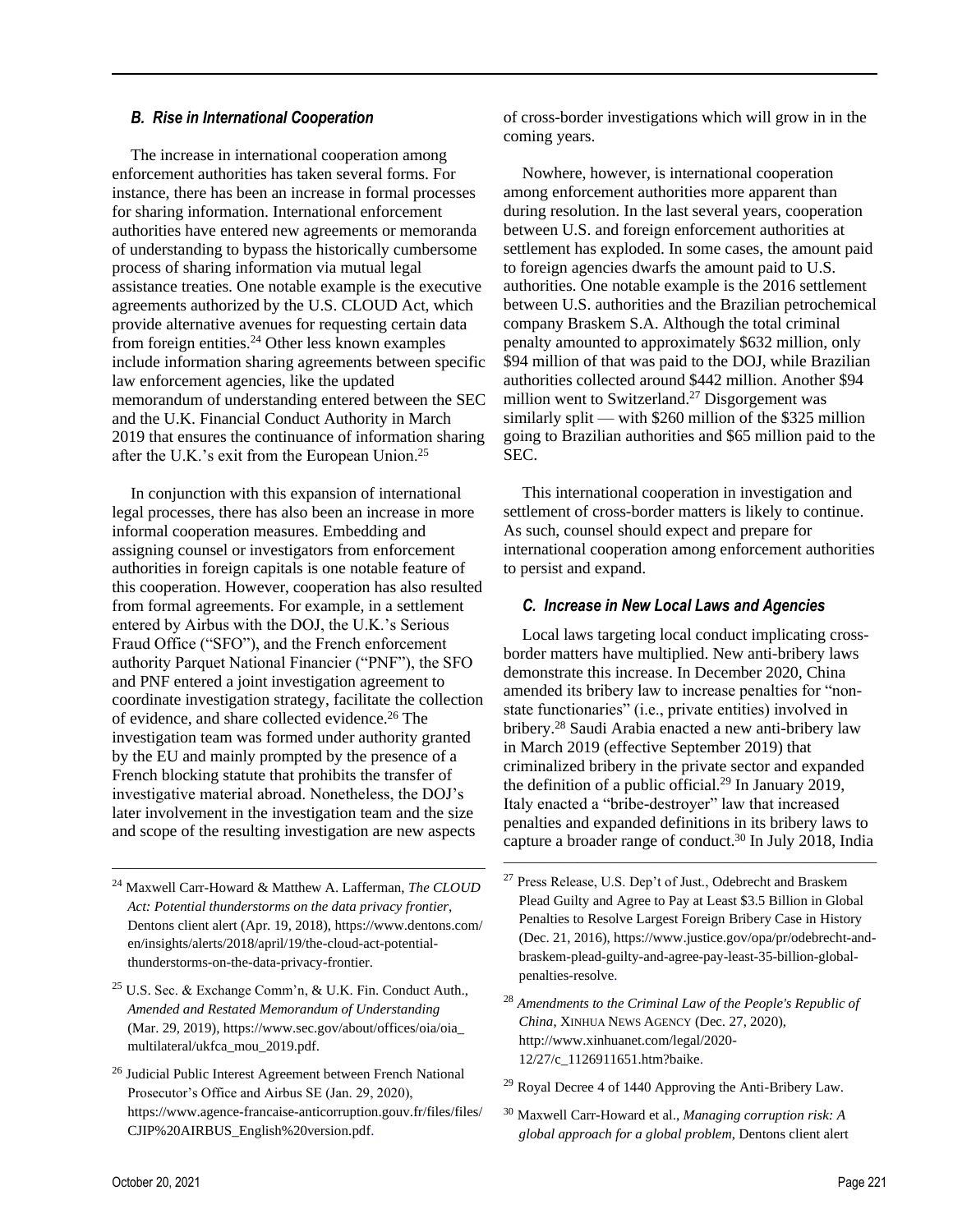passed the Prevention of Corruption (Amendment) Act, 2018, which expanded liability against companies engaged in public bribery and those acting on their behalf, and mirrored the UK Bribery Act by providing a new defense for companies with "adequate" compliance procedures.<sup>31</sup> These laws are just a few examples of those enacted in the last few years by foreign jurisdictions to combat bribery.

Relatedly, governments have also created altogether new enforcement agencies. For example, in June 2021, the European Union launched an independent prosecutor's office, the European Public Prosecutor's Office, with authority to investigate and prosecute crimes related to the EU budget, such as fraud and corruption.<sup>32</sup> Korea enacted a law in January 2021 establishing a new independent agency, the Corruption Investigation Office for High-Ranking Officials, authorized to investigate and prosecute corruption.<sup>33</sup> And in April 2020, Lebanon enacted a new anticorruption law creating the National Anti-Corruption Commission, which is tasked with investigating publicsector corruption.<sup>34</sup>

These new laws and enforcement agencies increase the global risk of a cross-border investigation. As more agencies develop and new laws are passed to address the conduct of multi-nationals in the global economy, multiple-enforcement agency actions will also grow.

#### **III. WHAT APPROACHES BEST MITIGATE NEW GLOBAL RISK?**

Counsel must adapt to these new circumstances and risk when conducting cross-border investigations. Tried and true methods of investigatory work still apply.

*footnote continued from the previous page…*

 (May 7, 2019)[, https://www.dentons.com/en/insights/alerts/](https://www.dentons.com/en/insights/alerts/) 2019/may/7/managing-corruption-risk-a-global-approach-for-aglobal-problem.

# <sup>31</sup> *Id.*

- <sup>33</sup> Bae Ji-hyun, *Constitutional Court rules CIO Act is not unconstitutional*, HANKYOREH (Jan. 29, 2021), http://english.hani.co.kr/arti/english\_edition/e\_national/ 981054.html.
- <sup>34</sup> Anti-Corruption Law, https://bit.ly/3gzcbB6.

Counsel must investigate thoroughly — understand what happened, where it happened, and who was involved. However, there are several approaches and strategies that counsel can utilize to limit the rising global risk in cross-border matters.

#### *A. Adopt a Global, Risk-Based Compliance Program*

The ideal solution to limit heightened global risk in a flattened investigation world is to implement a global compliance program. An effective compliance program is designed to prevent, detect, and remediate problems before and as they arise. A program must be risk-based, meaning in this context that it must account for the additional enforcement risk that misconduct in some jurisdictions carries over others. Companies should periodically update this program based on developments that warrant a risk review. Examples include the acquisition of a new business, the introduction of a new distribution model or new product line, as well as the passage of time. Importantly, a global compliance program should address and frame issues to better position companies if an investigation were to arise later.

A notable recent example of a potential issue that is best addressed by a compliance policy and controls implemented prior to an investigation is personal messaging applications. These applications are increasingly used by businesses including in foreign markets, even applications not widely used in the U.S. For example, WhatsApp is used widely in conducting international business.<sup>35</sup> WhatsApp is the most popular messaging app in the world, even though its usage in the U.S. is relatively small. As of 2020, WhatsApp reported having approximately two billion worldwide monthly active users, but only 75 million are located in the United States,<sup>36</sup> in which it has only 20 percent market penetration according to some accounts.<sup>37</sup> In comparison, Brazil has 108 million active monthly users<sup>38</sup> which reportedly positions WhatsApp's market

- <sup>36</sup> Mansoor Iqbal, *WhatsApp Revenue and Usage* Statistics (2021), BUSINESS OF APPS (May 13, 2021)[, https://www.businessof](https://www.businessof/) apps.com/data/whatsapp-statistics.
- <sup>37</sup> *WhatsApp Statistics: Revenue, Usage, and History,* FORTUNLY (Mar. 4, 2021), https://fortunly.com/statistics/whatsappstatistics/#gref.
- <sup>38</sup> Iqbal, *supra* note 36.

<sup>32</sup> European Commission, EUROPEAN PUBLIC PROSECUTOR'<sup>S</sup> OFFICE (THE EPPO), (last accessed June 13, 2021), https://ec.europa.eu/info/law/cross-border-cases/judicialcooperation/networks-and-bodies-supporting-judicialcooperation/european-public-prosecutors-office\_en.

<sup>35</sup> *Most popular global mobile messenger apps as of January 2021, based on number of monthly active users,* STATISTA (Jan. 2021), https://www.statista.com/statistics/258749/mostpopular-global-mobile-messenger-apps.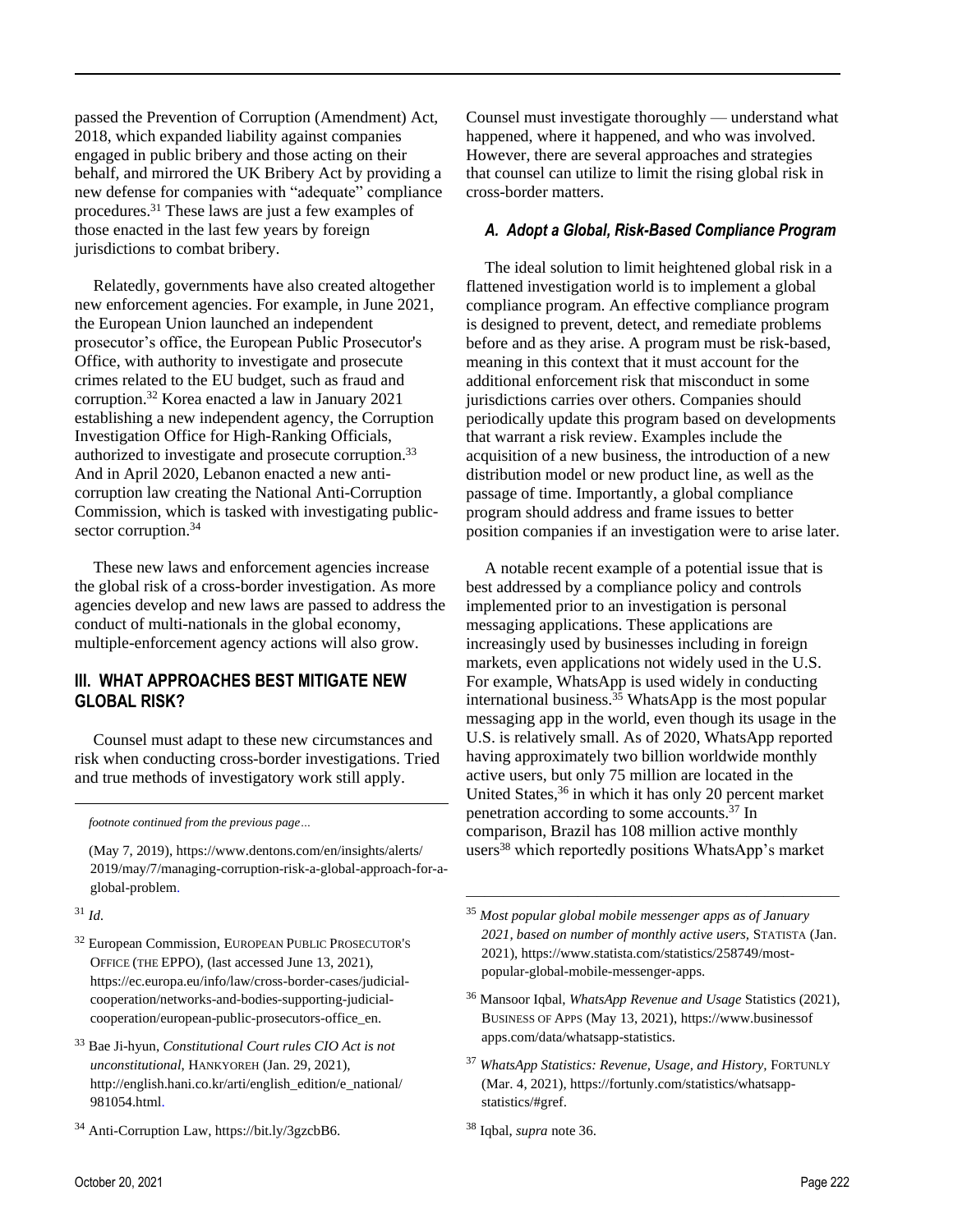penetration at over 80 percent.<sup>39</sup> WhatsApp is similarly popular in South Africa, Argentina, Turkey, Spain, and Indonesia.<sup>40</sup> The widespread use of WhatsApp in these and other countries makes the application a near necessity for those conducting local business. As these applications continue to proliferate in international markets, they are becoming an inevitable issue in crossborder investigations.

The use of these messaging applications is often accompanied by document retention challenges. Many of these applications only allow storage of messages on a user's phone — making collection challenging and subject to potential spoliation. Further, the applications often have ephemeral features, in which messages are automatically deleted after a certain period of time, making retention practically impossible. These challenges have prompted U.S. authorities to be skeptical of the business use of these applications. For example, in a 2018 discussion of the use of these applications, the then-Chief of the FCPA Unit stated "Don't expect full cooperation if there are no records of the misconduct." <sup>41</sup> Although the DOJ's approach towards these applications has since somewhat softened,<sup>42</sup> this viewpoint poses significant challenges for cross-border investigations.

In light of spoliation risk, companies may be wellserved by adopting compliance policies that dictate the use and preservation of personal messaging applications

 $\frac{1}{\sqrt{2}}$  , and the contract of the contract of the contract of the contract of the contract of the contract of the contract of the contract of the contract of the contract of the contract of the contract of the contra

<sup>39</sup> Harry Rollason, *What Countries are the Biggest WhatsApp Users?*, CONVERSOCIAL (Mar. 2, 2021), https://www.conversocial.com/blog/what-countries-are-thebiggest-whatsapp-users.

- <sup>41</sup> Victoria Graham, *WhatsApp, Wickr Seen by Justice Dept. as Tools to Erase Evidence*, BLOOMBERG LAW (May 16, 2018), [https://news.bloomberglaw.com/business-and-practice/](https://news.bloomberglaw.com/business-and-practice/%20whatsapp-wickr-seen-by-justice-dept-as-tools-to-erase-evidence) [whatsapp-wickr-seen-by-justice-dept-as-tools-to-erase](https://news.bloomberglaw.com/business-and-practice/%20whatsapp-wickr-seen-by-justice-dept-as-tools-to-erase-evidence)[evidence.](https://news.bloomberglaw.com/business-and-practice/%20whatsapp-wickr-seen-by-justice-dept-as-tools-to-erase-evidence)
- <sup>42</sup> Consider, for example, the U.S. DOJ's modifications to the FCPA Corporate Enforcement Policy. When the policy was initially implemented, in the requirements in the context of "timely and appropriate remediation," the DOJ adopted an outright prohibition on the use of these applications. In March 2019, the DOJ removed this outright prohibition on ephemeral or device-based personal messaging and now requires the implementation of "appropriate guidance and controls on the use of personal communications and ephemeral messaging platforms." U.S. Dep't of Just., Just. Manual § 9-47.129 (2018), https://www.justice.gov/jm/jm-9-47000-foreign-corruptpractices-act-1977#9-47.120.

when used for business. Of course, determining the compliance approach is a case-by-case consideration and should take into account a variety of factors, including the type of business, the size of the business, the purpose for which the communications are used, and where the business operates. In many foreign locales, permitting the use of personal messaging applications may be seen as essential to do business there. Whatever the approach, implementing a global risk strategy prior to a crossborder investigation can help avoid a chaotic rush to collect the relevant messages at the outset of an investigation and avoid spoliation.

A flat investigation world thus reinforces the need to build and maintain a strong compliance system that thoroughly anticipates and prevents, promptly identifies allegations, and mitigates any identified misconduct.

#### *B. Implement a Global Risk Strategy but Emphasize Local Risk and Solutions*

From the outset of a cross-border investigation, counsel should map the investigation to adopt a global risk strategy that analyzes the locales and countries with the greatest risk and focuses investigation resources appropriately. Risk identification should examine the type of conduct, the laws implicated, the legal defenses potentially available, and the relevant availability and benefits of disclosure as well as the potential impact of disclosure in other jurisdictions. This often requires comparing the legal regimes of different jurisdictions.

Counsel should also consider other factors related to the business. For example, investigators considering different locales should examine the profitability of each business operation, as high profitability may carry a risk of heightened penalties or fines. It is not unusual for enforcement authorities to calculate damages based on this measure — after all, some measure of profits causally connected to the misconduct is the starting point in calculating disgorgement and criminal penalties under the U.S. Sentencing Guidelines.

Additionally, counsel should be open to changing the scope of the investigation if new facts change the risk calculus and be nimble enough to react. Clients often resist changing direction mid-investigation but it may be essential in a constantly evolving cross-border investigation with significant global risk. To reduce possible resistance, counsel should consider these issues at the outset.

While counsel needs a global plan to address the relevant risk, the examination inherently requires a focus on issues that are local in nature. Examining the local

<sup>40</sup> *Id.*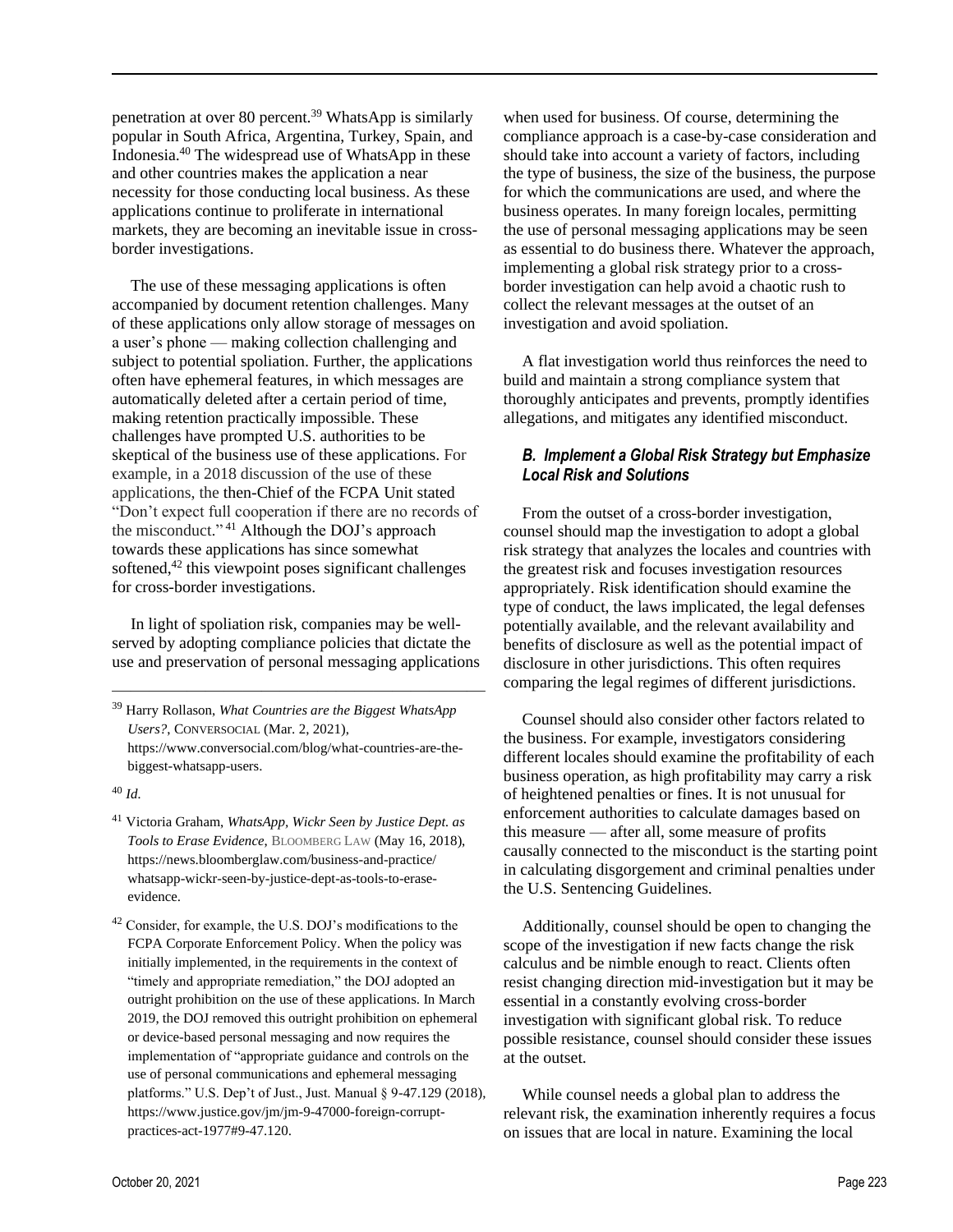laws, defenses, and conduct may implicate local issues, providing opportunity as well as risk. One massive and common local issue is data privacy. The data of multinational companies is usually scattered across the globe and stored in various jurisdictions. Adding to the challenge of preserving and collecting this data is that outside the European Union, many local jurisdictions have their own data privacy regimes.<sup>43</sup> Those regimes may recognize different personal data or may have data localization laws that require the local storage of personal data. Another issue that is not often thought of as local is privilege. Privilege is inherently local. Different locales recognize different degrees of privilege (or professional secrecy) and many jurisdictions do not have the same protection for privileged materials as the more robust American-style attorney-client and other privileges.

The centrality of local issues in any cross-border investigation underscores the importance of retaining and aligning with local practitioners that are in and of the community. Locals better understand the language, culture, and context, which are at the heart of an effective investigation. Local attorneys are familiar with local business practices and can often more quickly identify abnormal or unusual practices. Further, local terminology for corruption or bribes is often missed by even very good non-native speakers. Native speakers can help identify these terms and also help analyze documents — cutting through the context of a document to more quickly identify aspects that a non-native speaker may flag as false positives or negatives. This additional background on a document or phrase may help demonstrate that it is benign or unrelated to any misconduct, and may become vital to persuading enforcement authorities if they are involved.

Local practitioners can also assist in addressing other local issues that arise in investigations. Take, for instance, preserving privilege. Local practitioners should play a key role in implementing a global strategy to preserve privilege. Local counsel are best suited to identify the parameters of privilege under local law. They can assist lead counsel with crafting a strategy for preserving privilege and protections in jurisdictions

 $\frac{1}{\sqrt{2}}$  , and the contract of the contract of the contract of the contract of the contract of the contract of the contract of the contract of the contract of the contract of the contract of the contract of the contra

where enforcement authorities are inclined to seize privileged materials in dawn raids.

Where privileged materials are stored is critical. The seizure of privileged communications by enforcement authorities in one jurisdiction could lead to the waiver of privilege in other jurisdictions. Seizure can have disastrous consequences for the client and can sometimes implicate ethical issues. Where possible, privileged materials should be generated and stored in a jurisdiction with robust privilege protections.

Another area where local counsel plays an important role in developing a global strategy is data privacy. In cross-border cases, analysis of the relevant data privacy laws is best conducted at the outset of an investigation. Sometimes transferring the data to a law firm's servers in another jurisdiction can violate data protection laws, exposing the client and the firm to unintended consequences. Local counsel again is best positioned to identify the ins and outs of the privacy laws and identify the best solution. A solution may involve storing data on severs local to the source of the data. Other times, the best solution is to obtain consents from data custodians as soon as possible to collect and review the data. However, local counsel can provide valuable input on the best strategy to resolve these situations.

Local practitioners with knowledge of customs and practices can also assist with the document retention challenges that arise with the use of personal messaging applications. Understanding the local market can assist in alerting counsel that these messaging applications are in use and can help identify the primary application or set of applications used by the local business community. This knowledge, in turn, can help ascertain the specific set of risks presented by the use of these applications (e.g., whether it has ephemeral features) and if its software is conducive to remote collection or retention methods that will alleviate the concerns of U.S. authorities.

In sum, a global risk strategy should focus resources on the appropriate risk areas, and incorporate the advice and solutions of local counsel. This approach is vital to resolving issues that commonly create additional risk in a flattened investigation world in cross-border investigations.

#### *C. Learn the Relevant Limitations in Each Locality*

As different enforcement authorities have pressed their extraterritorial jurisdiction, governments have moved to recognize limits on this jurisdiction. Counsel conducting cross-border investigations should know the

<sup>43</sup> *See*, *e.g.*, Brian O'Bleness et al., *China implements groundbreaking privacy and personal information protections with the landmark Civil Code*, Dentons client alert (July 8, 2020), https://www.dentons.com/en/insights/ articles/2020/july/8/chinas-implements-groundbreakingprivacy-and-personal-information-protections.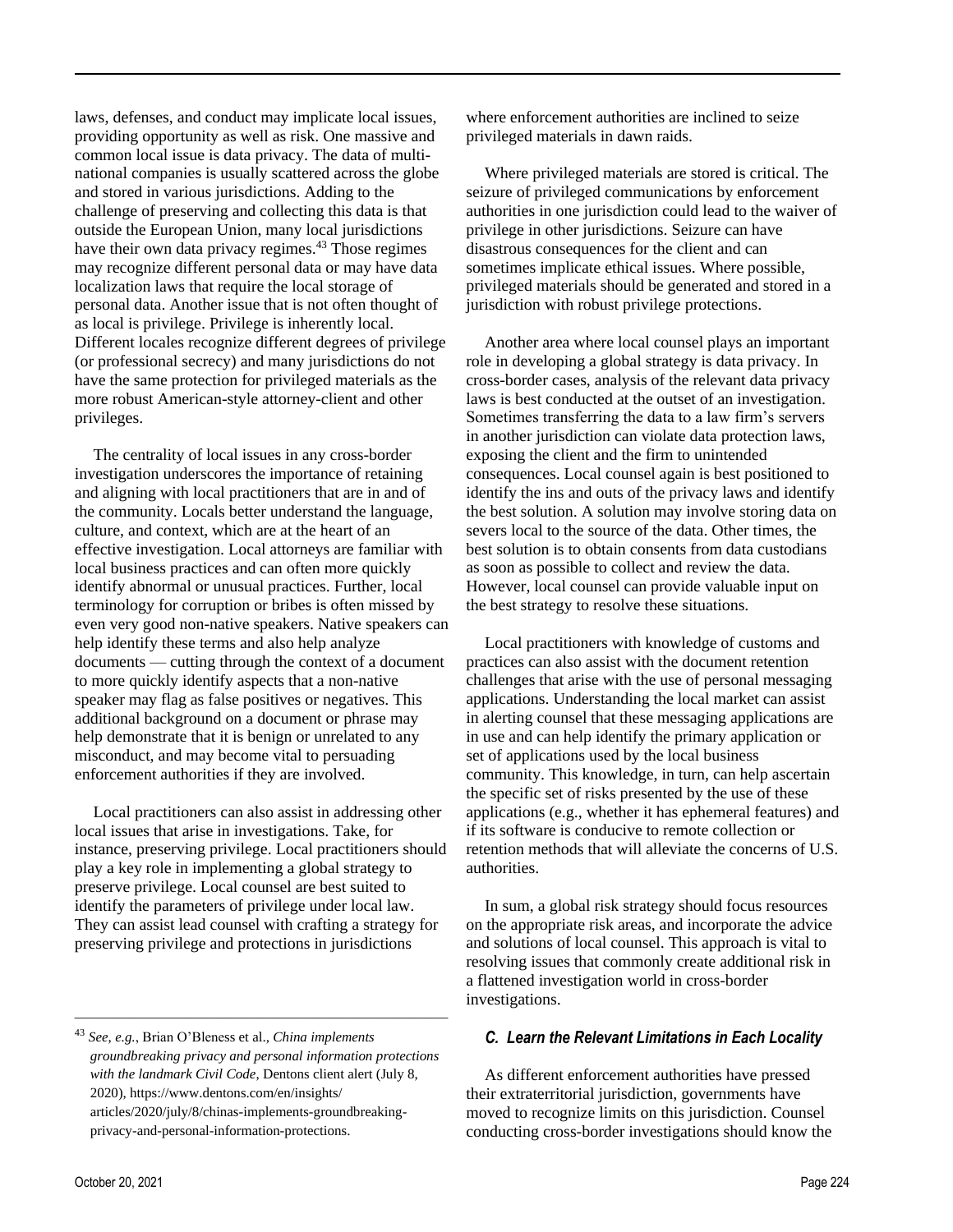relevant limitations and basis for challenging the authority of enforcement agencies at the outset of the investigation.

Courts have issued decisions recognizing limitations of key enforcement agencies to act extraterritorially. For example, the February 2021 ruling by the Supreme Court of the United Kingdom in *R* (*on the application of KBR, Inc*) *v Director of the Serious Fraud Office* (*February 2021*) placed significant constraints on the SFO. There, the U.K. Supreme Court considered whether the SFO's authority extended to compel the production of material stored extraterritorially. The Court limited the SFO's extraterritorial reach, reasoning that Parliament had intended for the SFO to use mutual legal assistance schemes.<sup>44</sup>

A notable limitation on U.S. enforcement agencies was recognized in *United States v. Hoskins*. <sup>45</sup> There, the court considered whether the DOJ could use conspiracy or accomplice liability to bring FCPA charges against non-resident foreign nationals acting outside the U.S. Relying upon a tenet of U.S. law known as the "presumption against extraterritoriality," as well as the specific legislative intent of the FCPA, the court narrowly construed the statute to prohibit U.S. enforcement agencies from relying on these theories of secondary liability.<sup>46</sup>

When seeking to challenge the extraterritorial application of a U.S. statute, counsel should keep in mind the legal principle relied upon in *Hoskins* — the presumption against extraterritoriality — as a significant

 $\frac{1}{\sqrt{2}}$  , and the contract of the contract of the contract of the contract of the contract of the contract of the contract of the contract of the contract of the contract of the contract of the contract of the contra

<sup>44</sup> Judgment, *R (on the application of KBR, Inc) (Appellant) v Director of the Serious Fraud Office (Respondent)* (Feb. 5, 2021), https://www.supremecourt.uk/cases/docs/uksc-2018- 0215-judgment.pdf ("It is to my mind inherently improbable that Parliament should have refined this machinery as it did, while intending to leave in place a parallel system for obtaining evidence from abroad which could operate on the unilateral demand of the SFO, without any recourse to the courts or authorities of the State where the evidence was located and without the protection of any of the safeguards put in place under the scheme of mutual legal assistance.").

limitation. This presumption mandates that a U.S. statute is presumed not to apply outside the borders of the U.S. unless rebutted through a clear, affirmative indication that the statute applies extraterritorially. $47$  Since 2010, U.S. courts have applied this principle to narrowly construe the application of several federal statutes abroad, like the Alien Tort Statute and Torture Victim Protection Act. As U.S. authorities continue to push the outer limits of their extraterritorial reach, this principle may serve as a valuable defense for limiting this reach.

Although the limitations for other localities are numerous and beyond the scope of this article, determining these limitations is another area in which local practitioners add important value. Local counsel in the relevant community is often best positioned to know the defenses recognized by the legal framework, and which defenses local courts or authorities are likely to respect.

Another source of potential limitations is local blocking statutes. Various jurisdictions have enacted statutes to limit the authority of foreign enforcement authorities to interfere in the affairs of domestic companies and nationals. France's blocking statute is one well known example. Another more recent and less known example is the new blocking statute in China, which establishes the first sanctions blocking regime in China to counteract the impact of foreign sanctions on Chinese persons.<sup>48</sup> As more and more countries encounter the expansion of the extraterritorial reach of foreign enforcement authorities into what they see as unfair encroachment on their sovereignty, the number of these statutes may indeed increase.

# *D. Know the Risks of Voluntary Disclosure and Develop a Strategy Where Appropriate*

The decision to voluntarily disclose is vital in a flat cross-border investigation world. With the heightened risk of follow-on or parallel prosecutions, or simply large multi-national settlements, the decision to disclose in one prosecution is likely a decision to disclose to the world.

Clients and their counsel must evaluate the strategic benefits before voluntarily disclosing. If the benefits

————————————————————

<sup>47</sup> *Morrison v. Nat'l Australia Bank Ltd.*, 561 U.S. 247, 255 (2010).

<sup>45</sup> 902 F.3d 69 (2d Cir. 2018).

<sup>46</sup> Maxwell Carr-Howard & Matthew A. Lafferman, *Down but not out: Second Circuit's Hoskins decision narrows but does not eliminate FCPA liability for non-resident foreign nationals acting outside US*, Dentons client alert (Sept. 13, 2018), https://www.dentons.com/en/insights/alerts/2018/september/13/ second-circuits-hoskins-decision-does-not-eliminate-fcpaliability-for-foreign-nationals.

<sup>48</sup> Ken (Jianmin) Dai et al., *The new Blocking Regulation in China*, Dentons client alert (Feb. 5, 2021, https://www.dentons.com/en/insights/articles/2021/february/5/t he-new-blocking-regulation-in-china.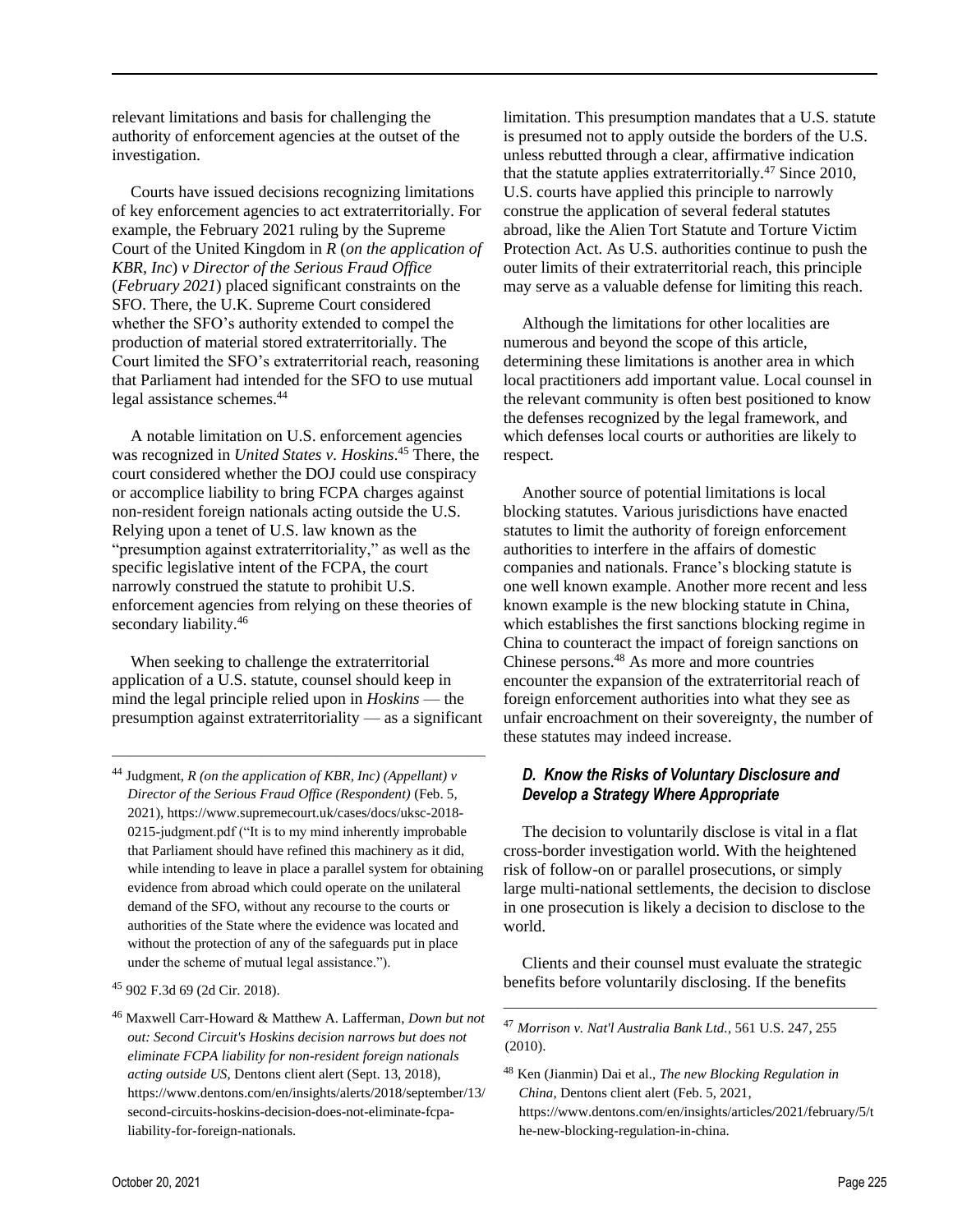warrant disclosure in one jurisdiction over another, counsel should adopt a strategy for potential follow-on or parallel prosecutions. Keep in mind that enforcement authorities do not usually credit voluntarily disclosures to authorities in other jurisdictions. For example, although the DOJ and the SEC have agreed to divide penalties with authorities from other jurisdictions, neither agency provides for any express or formal "credit" when a voluntary disclosure is made to a foreign agency.

In determining whether to disclose, counsel should undertake a thorough evaluation of the benefits and costs of a single disclosure, a joint disclosure, or a staged disclosure. Before any disclosure is made, counsel should first determine which agencies have jurisdiction and potentially could be involved. Counsel should also examine the local laws and the relevant policies that grant credit for such disclosure, if any, and how they are consistent or potentially conflict with other applicable laws or disclosure regimes. Consider the difference between the UK Bribery Act and the FCPA. These laws treat facilitation payments differently, with the FCPA recognizing a defense for such payments — albeit a narrow one — not recognized by the UK Bribery Act. In comparison, the UK Bribery Act recognizes an affirmative defense for "adequate procedures," which is not recognized by the FCPA. These small but significant differences between the laws could impact the decision of where to voluntarily disclose. After all, a public

declination or closure of an investigation by an enforcement agency is less likely to result in follow-on prosecutions.

Additionally, counsel should consider how the order of disclosure and the resulting follow-on prosecutions could impact a settlement strategy. For instance, U.S. authorities have often credited amounts paid as part of monetary settlements with foreign enforcement authorities.<sup>49</sup> Nonetheless, DOJ leadership has indicated that it may not credit settlements where foreign authorities do not cooperate or a company is seen as trying to "game" the system.<sup>50</sup> In some circumstances, there can be a fine line between developing a coherent strategy and being seen as "gaming" the system. Counsel should be very conscious of avoiding the latter.

#### **IV. CONCLUSION**

In a flat cross-border world, cross-border investigations are truly a global affair. Enforcement actions are no longer driven solely by U.S. authorities and will continue to proliferate. However, companies can mitigate risk by adopting a risk-tailored global compliance program before it turns into a full-blown investigation. Once an investigation arises, however, counsel should consider implementing a global risk strategy that emphasizes local risks and solutions, learning the relevant limitations in each locality, and if voluntary disclosure is considered, adopting a robust strategy for it. ■

<sup>49</sup> U.S. Dep't of Just., Just. Manual §1-12.100 (2018), https://www.justice.gov/jm/jm-1-12000-coordination-parallelcriminal-civil-regulatory-and-administrative-proceedings.

<sup>50</sup> *Deputy Attorney General Rod Rosenstein Delivers Remarks to the New York City Bar White Collar Crime Institute,* U.S. DEP'T OF JUST. (May 9, 2018),

https://www.justice.gov/opa/speech/deputy-attorney-generalrod-rosenstein-delivers-remarks-new-york-city-bar-white-collar ("Cooperating with a different agency or a foreign government is not a substitute for cooperating with the Department of Justice. And we will not look kindly on companies that come to the Department of Justice only after making inadequate disclosures to secure lenient penalties with other agencies or foreign governments. In those instances, the Department will act without hesitation to fully vindicate the interests of the United States.").